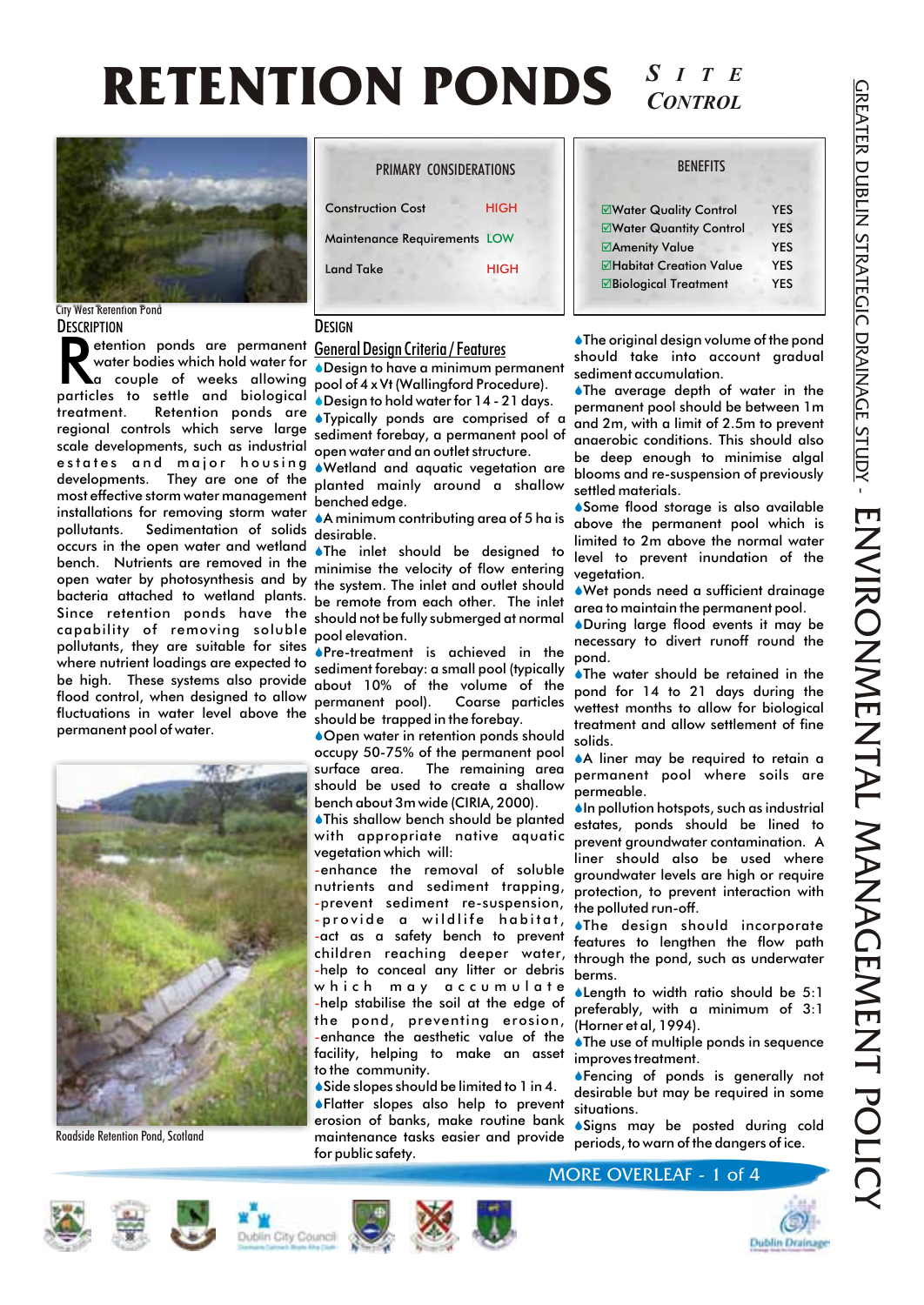# **RETENTION PONDS** *SITE*

#### **DESIGN**

#### Habitat Enhancement

**ALocate ponds near (but not directly The volume required is defined by a** connected to) other wetland areas e.g. matrix of parameters which are (natural ponds, lakes, floodplains) to summarised as: allow plants & animals to colonise.

Create habitat mosaics with sub-basins S This is largely dictated by topography S of permanent, temporary and semi-and outfall levels. Volumetric permanent ponds, varied in size (from allowances for vegetation of up to 1ha down to 1m<sup>2</sup>) and depth (1m down 25% should be provided. to 5cm).

Maximise the area of shallow and S than submerged aquatic plants.

Create undulating 'hummocky S margins' in shallow water, which mimic the natural physical diversity of seminatural habitats. Avoid smooth finished surfaces, as they provide less physical diversity for plants & animals.

lightly shaded and densely shaded areas  $\,$  4) <u>Effective Contributing Area:</u> **S**Encourage development of open, or pools.

**C**Encourage a mosaic of marginal plants catchment surfaces which contribute (rather than single species stands).

Use native water plants, trees, shrubs or grass species.

#### **DESIGN**

#### Volumetric Design Criteria

1) Depth / Area Storage Relationship:

#### 2) Head / Discharge Relationship:

seasonally inundated ground a maximum discharge rate, achieved dominated by emergent plants which when the structure is full but are generally more tolerant of pollutants consideration must be given to outfall ◆The pond/basin should be designed to conditions, e.g. receiving water levels. 3)Throttle Rate:

> Throttle sizes are generally a minimum S of 150mm. For smaller developments, the volumetric requirement is likely to be achieved by other drainage components such as lined or unlined permeable pavement car parks or soak-aways.

# This is the paved and pervious S

runoff after various losses. The relationship between contributing area and throttle rate will define the critical duration of the design rainfall events. Events will be longer for tighter throttle rates and storage volumes

Embankment

5) Rainfall Characteristics of the Area:

**I**reland has been analysed for hydrological characteristics. These have been processed to enable appropriate design storm events to be produced for any location, duration and return period. This is based on the Flood Studies Report undertaken in the 1970's.

#### 6)Level of Service:

Design should be for a range of return S periods (1 to 100 years). It is unlikely that one structure will serve the needs of the various criteria. Temporary flooding of car parks and public space areas are likely to be acceptable on occasions. The hydraulic implications for loss of volume due to sediment or vegetation should also be considered. 7) Safety:

**This should be considered for all stages** 

of construction, operation, maintenance and decommissioning.

 $\bullet$  In the case of extreme events an appropriate design criteria should be applied to protect against overtopping. Large storage areas may have to S consider not only the freeboard and reinforced spillway but the fetch for wave development.

Very large storage reservoirs would S have have regard to dams regulations and risk of failure should be examined in all cases.

Blockage of the pass forward structure S must be catered for and an alternative method of drawing down the storage system must be provided.



Retention Pond, Scotland









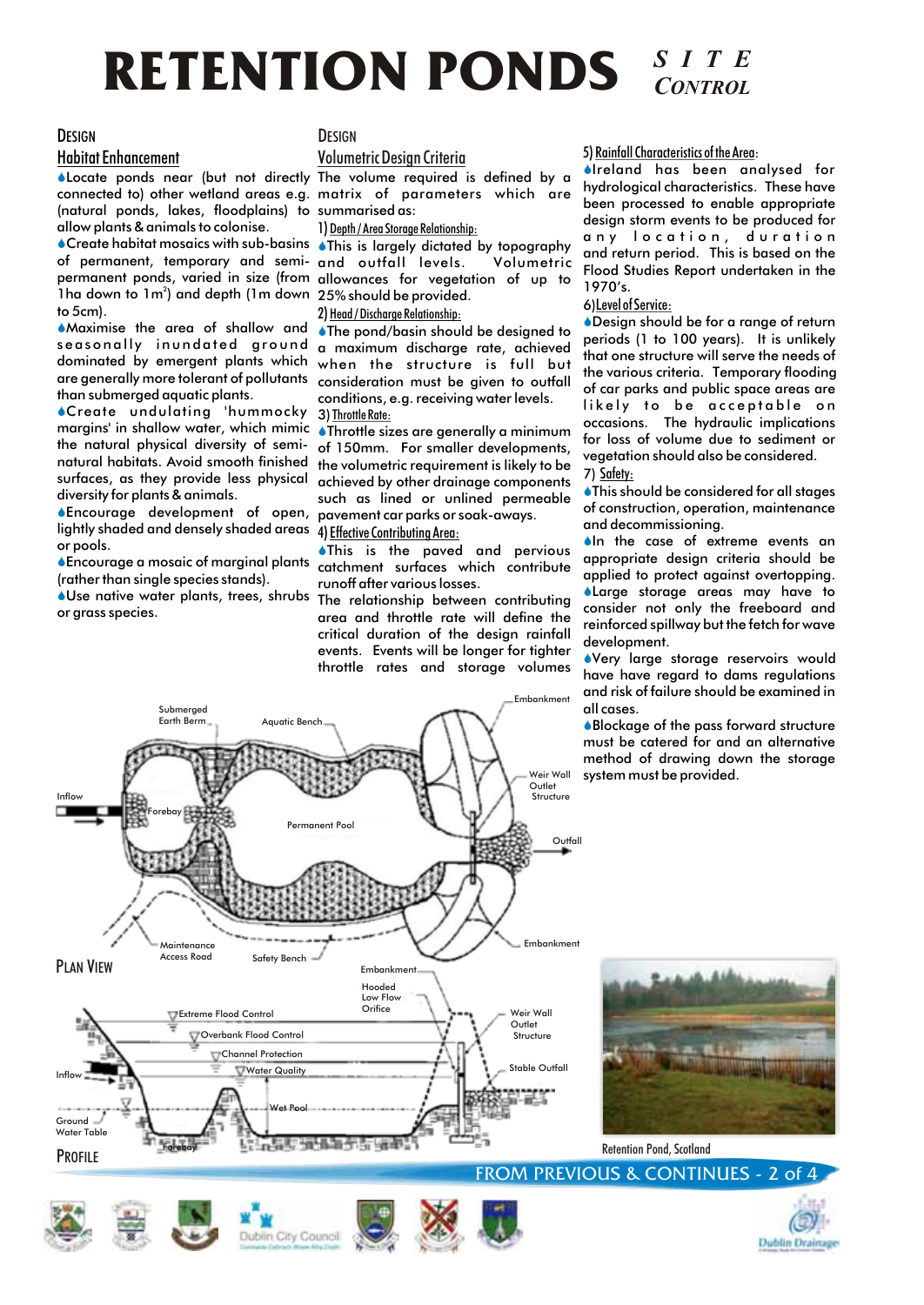# **RETENTION PONDS** *SITE CONTROL*

#### POLLUTANT REMOVAL

estimated through a wide range of adds to the maintenance costs, reduces research, producing variable results. the habitat potential and is not always However, it is believed that proper required. design and maintenance may help to **Maintenance costs may be higher in** improve performance. Research reported by Schueler suggests the until the vegetation becomes following typical removal rates (USEPA established. Factsheets):

| <b>Pollutant</b>              | Removal (%) |
|-------------------------------|-------------|
| <b>Total Suspended Solids</b> | 67          |
| <b>Total Phosphorous</b>      | 48          |
| <b>Total Nitrogen</b>         | 31          |
| Nitrate                       | 24          |
| Metals                        | $24 - 73$   |
| <b>Bacteria</b>               | 65          |

Details of other studies are available from the (US) National Stormwater Best Management Practices Database. (www.database.org)



A Retention Pond in Scotland

**MAINTENANCE CONSIDERATIONS** 

 Readily visible facilities tend to receive more and better maintenance than those less visible, more remote locations.

 Inlets and outlets should be inspected quarterly or after large storms for evidence of clogging or accumulation of debris.

**Example 12** Other potential problems that should be checked include subsidence, nuisance plants, erosion and litter accumulation.

The effectiveness of wet ponds has been around the margins. However, this Regular mowing can be carried out

 $t_{\text{Res,corr}}$  is the first few years after construction,

 Typically sediment may have to be removed from the forebay once every 10 years or after 50% of total forebay capacity has been lost.

 Adequate maintenance access should be provided.

 Sediment should be removed from the pond, as required, when the pool volume has become reduced significantly or the pond becomes eutrophic. US EPA factsheets suggest this is required once every 20 years.

#### COST CONSIDERATIONS

Ponds are long-life facilities (typically longer than 20 years).

The construction costs associated with these facilities vary considerably.

**In addition to the water resource** protection benefits of wet ponds, evidence suggests they may provide an economic benefit by increasing property values, where they add to the overall amenity. This is supported by experience in the USA and Australia.

#### OTHER CONSIDERATIONS

Existing wetlands or natural ponds should not be used as SuDS facilities.









In Scotland, monitoring of retention ponds has highlighted the importance of bank stabilisation at an early stage. Erosion, due to wave action has been a problem in systems which are not adequately sheltered from the prevailing westerly wind. In Dunfermline, retention ponds have provided an added amenity to the local area. Recently, educational initiatives have been set up to encourage school children to make supervised visits to the ponds and assist with planting. Competitions have been held in the local press for local children to invent names for the ponds. Display boards are to be positioned around the ponds to explain their purpose.

Retention ponds have also been used to control runoff from a motorway service station on the M40 in Oxford, England. The drainage of the site is based on the treatment train concept. Permeable paving and filter drains have been used as source control measures. Regional facilities consist of retention ponds and a stormwater wetland.



Retention Pond, Scotland





### CONTINUES - 3 of 4